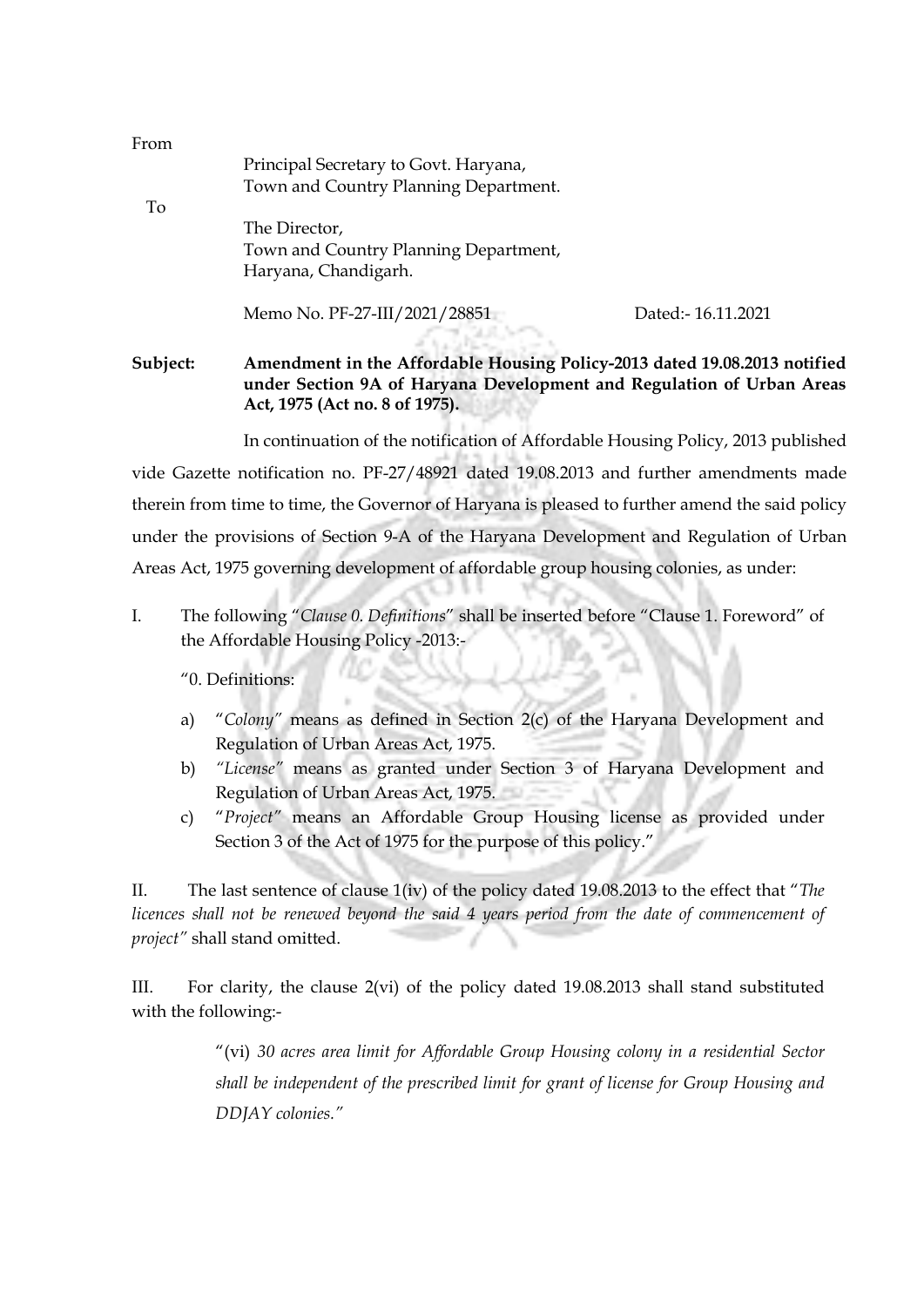IV. The table in clause 5(i) of Affordable Group Housing Policy shall stand substituted with the following:-

| $^{\prime\prime}$ Sr<br>No | Development Plan                                                       | Maximum allotment<br>rate on per sq.ft.<br>carpet area basis | Additional recovery<br>against<br>balcony of min 5 sq. ft clear<br>projection  |
|----------------------------|------------------------------------------------------------------------|--------------------------------------------------------------|--------------------------------------------------------------------------------|
| a.                         | Gurgaon, Faridabad, Rs.4,200/- per sq. ft.<br>Panchkula, Pinjore-Kalka |                                                              | Rs 1000 per sqft against all balcony<br>area in a flat adding upto and limited |
| b.                         | Other High and Medium Rs.3,800/- per sq. ft.<br>Potential Towns.       |                                                              | to 100 sq ft, as permitted in the<br>approved building plans, but total        |
|                            | Low Potential Towns                                                    | Rs.3,200/- per sq. ft.                                       | cost for this should not exceed Rs. 1<br>Lakh per flat.                        |

*NOTE: Such cantilevered balconies (unsupported on three sides) shall not be part of carpet area and shall continue to be allowed free-of-FAR."*

V. The existing part of clause 5(iii)(b) of the said policy as indicated in the table below, shall stand substituted in the following manner:-

| Part of existing clause 5(iii)(b)                                                                 | Shall stand substituted by the following      |
|---------------------------------------------------------------------------------------------------|-----------------------------------------------|
| The balance 75% amount will be recovered                                                          | "The balance 75% amount of the flat cost will |
| in six equated monthly instalments spread over $ $ be recovered as per the stages of construction |                                               |
| three years period, with no interest falling due                                                  | to be prescribed in the builder buyer         |
| before the due date of payment.                                                                   | agreement".                                   |

## VI. Clause no. 7 shall be inserted after clause 6 of the said policy, as follows:-

## *"7. RENEWAL OF LICENSE:*

- *a) A license granted under this policy may be renewed beyond period of 4 years from the date of "commencement of project" on payment of renewal fees at the rate of fee prescribed for residential plotted colonies.*
- *b) And, whereas in a license, where part occupation certificate has been applied and reports have been received within the validity of license, in such cases license renewal fees for such*  part shall be charged as per Rule 13 of Rules of 1976 and for rest of the area, license renewal *fees as prescribed in sub-clause (a) above shall be charged.*
- *c) And, whereas, the occupation certificate in respect of the complete project has been obtained within period of 4 years from the date of "commencement of project", then the renewal fees shall be charged as per Rule 13 of Rules of 1976*
- **Note:** Affordable Housing "Project" means as single license granted to develop Affordable Group Housing colony. The additional licenses granted shall also be treated as separate project for the purpose of renewal."
- VI. The existing Clause 7 of the said policy shall stand re-numbered as Clause 8.